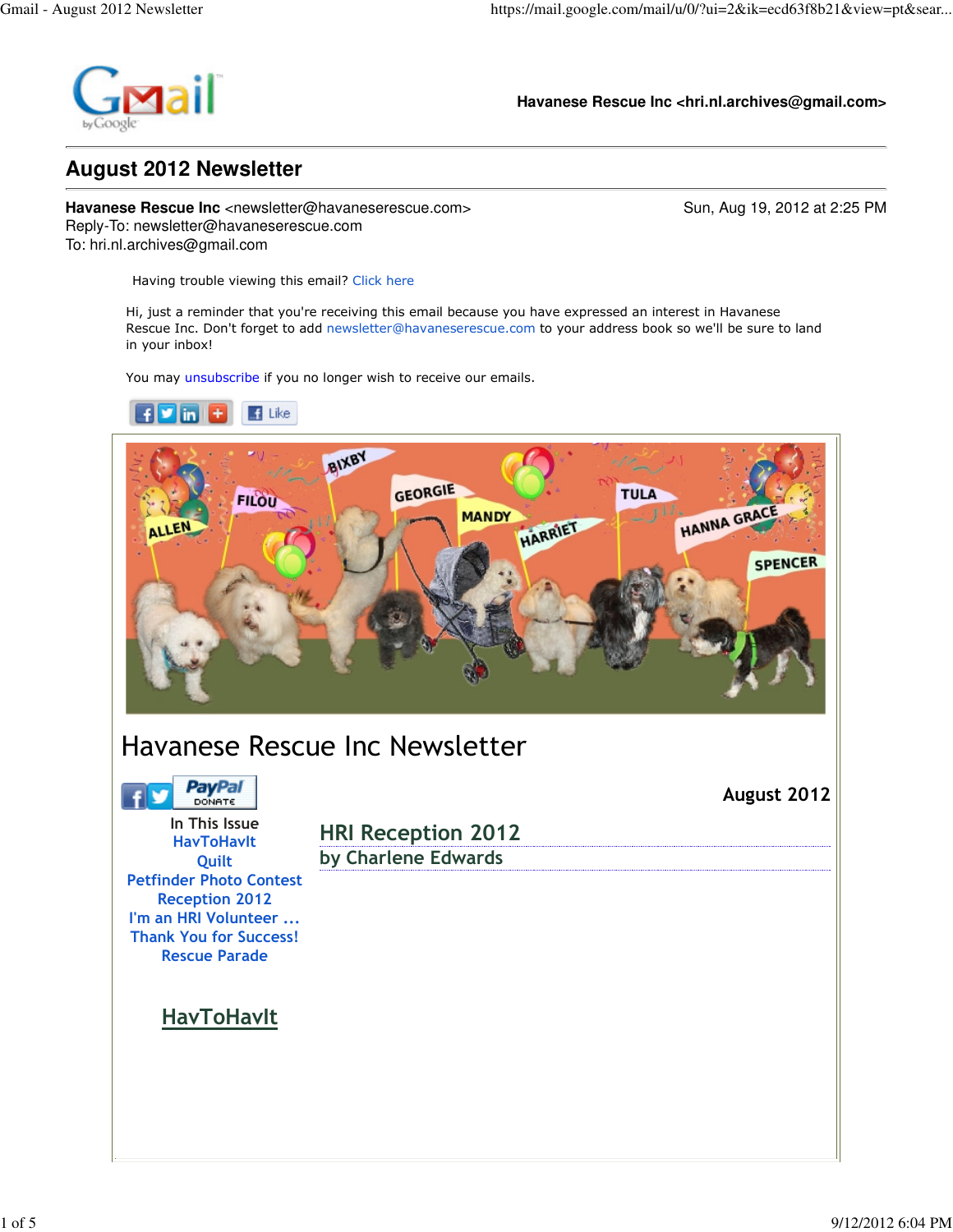

Tie One On!

Our new, and alarmingly adorable adjustable bow ties take your handsome boy to a whole new level of debonaire! Guests coming for dinner, play date where you want to elevate him above the crowd, birthday parties, special occasions, or, just for FUN... these lovingly made Casson Creation bow ties are the cat's meow dog's bark! Adjustable from 9 to 14," 100% cotton and washable, with Velcro closure for only \$5

Like us on Facebook<sup>1</sup>

Follow us on **twitter** 

#### Sad that you didn't win HRI's 2012 Hav a Heart Quilt?



Now, you too can own



The 2012 Havanese Rescue Inc Reception, held July 12, during the HCA National Specialty, was once again a huge success!

The money raised from this year's Reception will go a long way to help cover expenses. This year, intake is continuing at a rapid rate. The average cost per dog from intake to placement in its forever home is approximately \$660. Last year HRI spent \$93,000 on veterinary/medical expenses. Veterinary expenses through the end of July have already added up to \$38,475.

Due to the generosity of many HRI members and their friends, all expenses for this evening were underwritten. Every dollar raised went directly to the care of our dogs in rescue! This event included a complimentary dinner, over 200 donated items for the Silent Auction and Raffle, and was attended by 230 guests.

The Minnesota Valley Ballroom at the Hilton was attractively decorated with a festive atmosphere. The Silent Auction and Raffle box display tables gave everyone an opportunity to bid on a "must have" item. The excitement grew with tickets filling the boxes and guests watching their silent auction bids come down to the wire before the bidding closed!

Planning an event such as this takes a team of committed individuals. Charlene Edwards, Laurie Frangione and Lori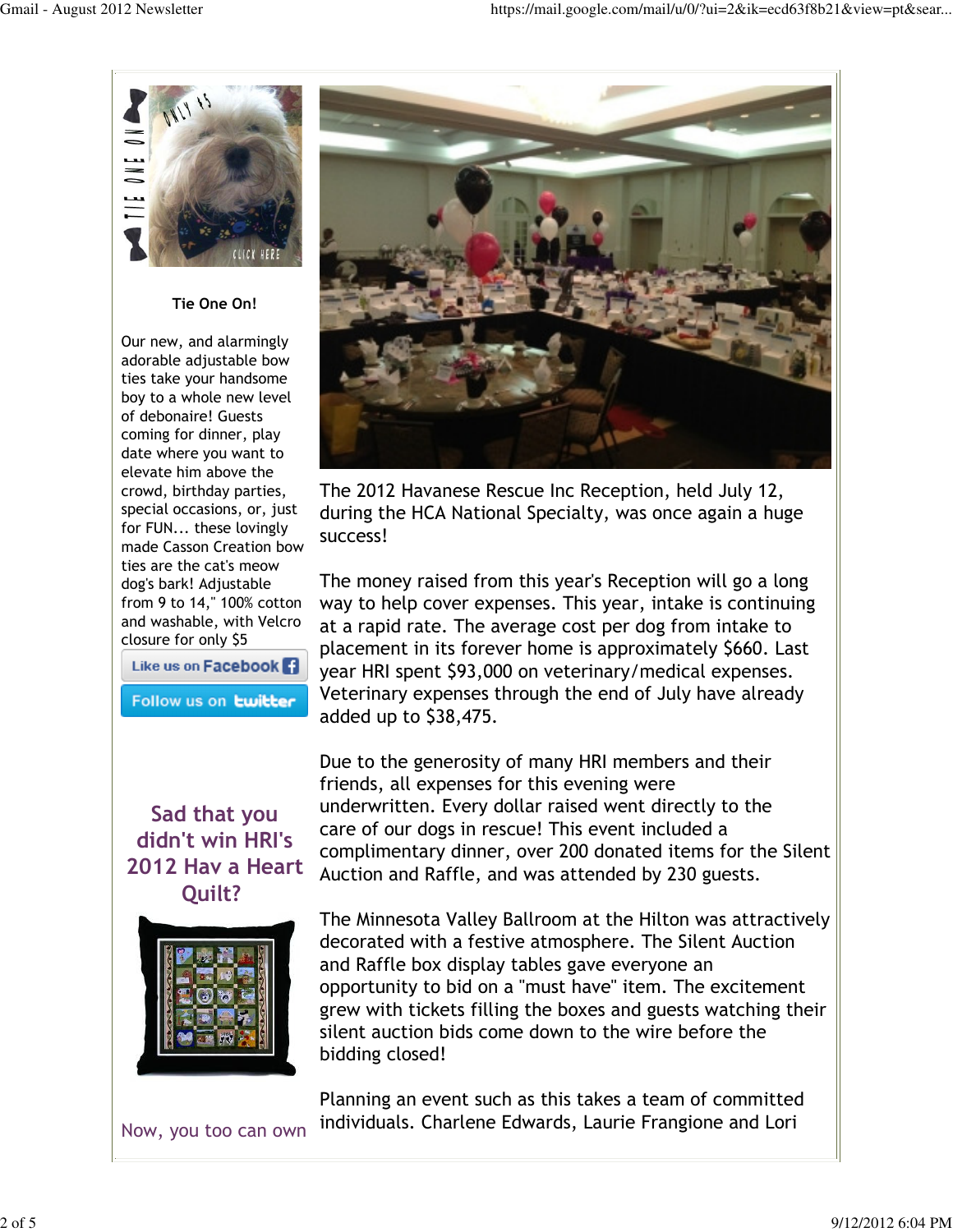our Cafepress store. We have greeting cards, coffee mugs, coasters, framed tiles, keepsake boxes and much more.





## Petfinder Photo Contest

The photos you've taken of your adopted pups to share on our calendar can also be entered into Petfinder's Fuzzy Nation Super Model Photo Contest. All of the details are posted on our Facebook page as well.

If your photo wins, HRI could win \$15,000 from Petfinder - hurry because the deadline is September 14!

Newsletter Staff

Co-Editors - Diana Brooks, Linda Okimoto Copywriters - Meredith Muller, Michela Abeln, Linda Okimoto, Karen Grant Graphics - Michelle Burke Production - Diana Brooks Proofreaders - Gisela Peters

Havanese Rescue Inc Harvard Business Services, Inc.

a piece of the quilt at Brostrom had such a team who helped them plan this incredible evening.

> The generosity of everyone is appreciated. We thank you so very much. Mark your calendar for our 2013 HRI Reception in Chicago ... August 8.

# I'm an HRI Volunteer Because ...

"In my search to help make a change in a dog's life from tattered and torn to happy and well-balanced, I stumbled across this wonderful organization, HRI, whose goals mirror my own, while getting to know a community of caring, sincere and helpful volunteers."

Joy, New York

"The love for my own Havies and this amazing breed brought me to link with others of like mindsets. The evolution of concern for Havanese in need, and especially in the deplorable conditions of puppymills, joined us together to form this remarkable organization." Jane, WA

#### Thank You for Our Success at 2012 Nationals



I want to extend a huge thank you to all who attended, donated to, bought raffle tickets for and bid on the Silent Auction items during our Reception along with those who bought quilt raffle tickets, visited our HavToHavIt table and gave of

their time or financial help to make this year's National Specialty another successful one for Havanese Rescue Inc.

Following are gross receipts from each venue:

Quilt \$4725.00 Store \$7536.75 Reception \$7791.00

I also want to thank the Tropical Havanese Club for their generous donation of \$3418.00. Their Board - Paula and Jody

Perlmutter, Madeline Perl, Judith Jones and Nancy Harrison - along with their general membership voted to donate their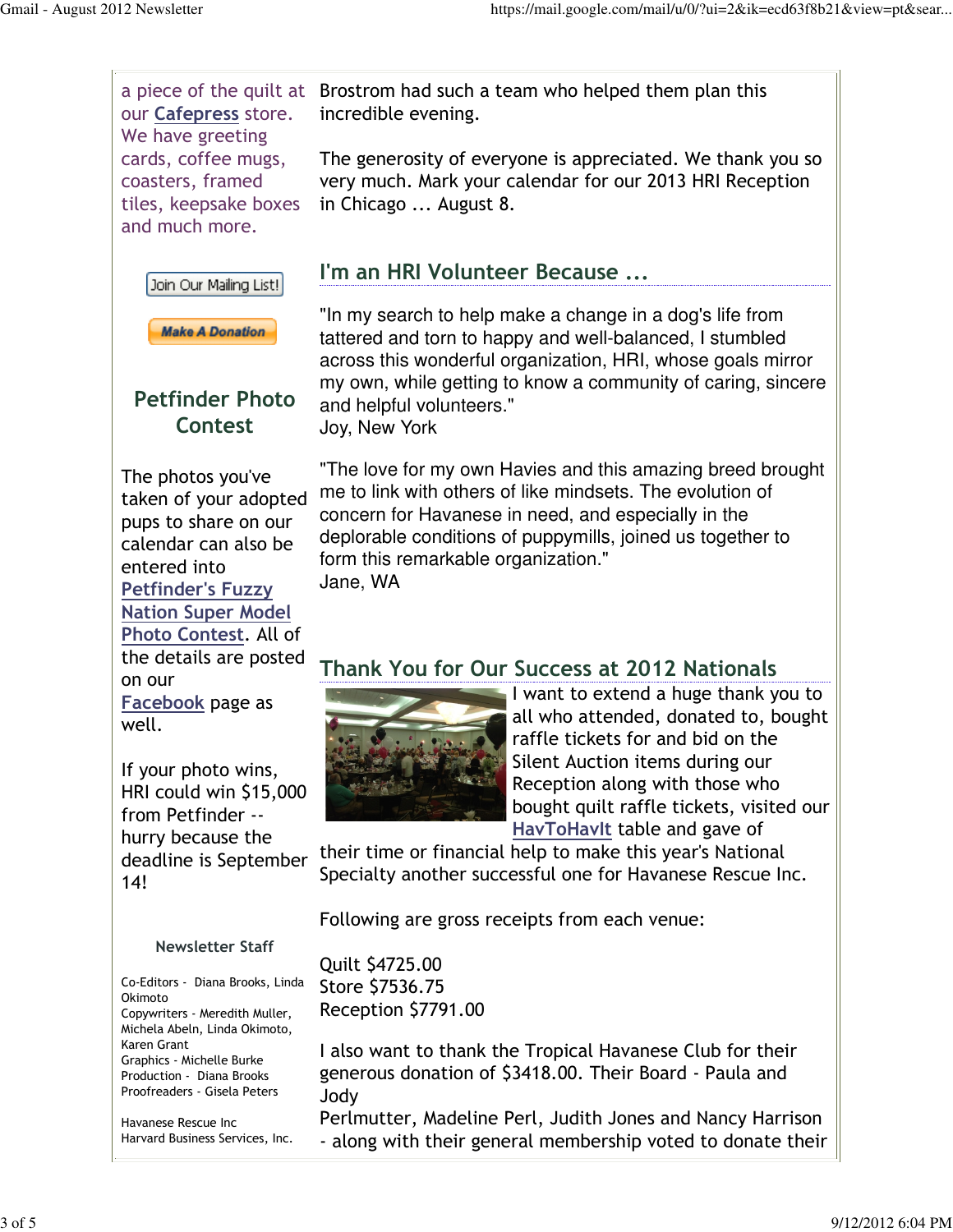16192 Coastal Highway treasury to HRI upon disbanding of their club. Lewes, Delaware 19958-9776 Also, a thank you goes to Patty Zielke for the donation of her proceeds from her beautiful memoir. CONTACT INFORMATION - Do not "reply" to this newsletter. Choose an appropriate contact We are so lucky to have such wonderful volunteers and below. generous donors who make it possible to continue changing Click here to request assistance for a dog needing rescue lives ... one Havanese at a time. Click here to complete an adoption application. Click here to volunteer with Sincerely, Havanese Rescue Inc. Sally Cotumaccio Click here if you have a question, or a suggestion for this Past President newsletter. Click below to check the status of your previously submitted: volunteer application 2012 Rescue Parade at Nationals adoption application Yep, you guessed it -- there were a lot of people with "something in their eyes" at this year's Parade.  $\blacktriangleright$  4) 口 4 話

Havanese Rescue 2012 Parade

#### Forward email



This email was sent to hri.nl.archives@gmail.com by newsletter@havaneserescue.com | Update Profile/Email Address | Instant removal with SafeUnsubscribe™ | Privacy Policy.